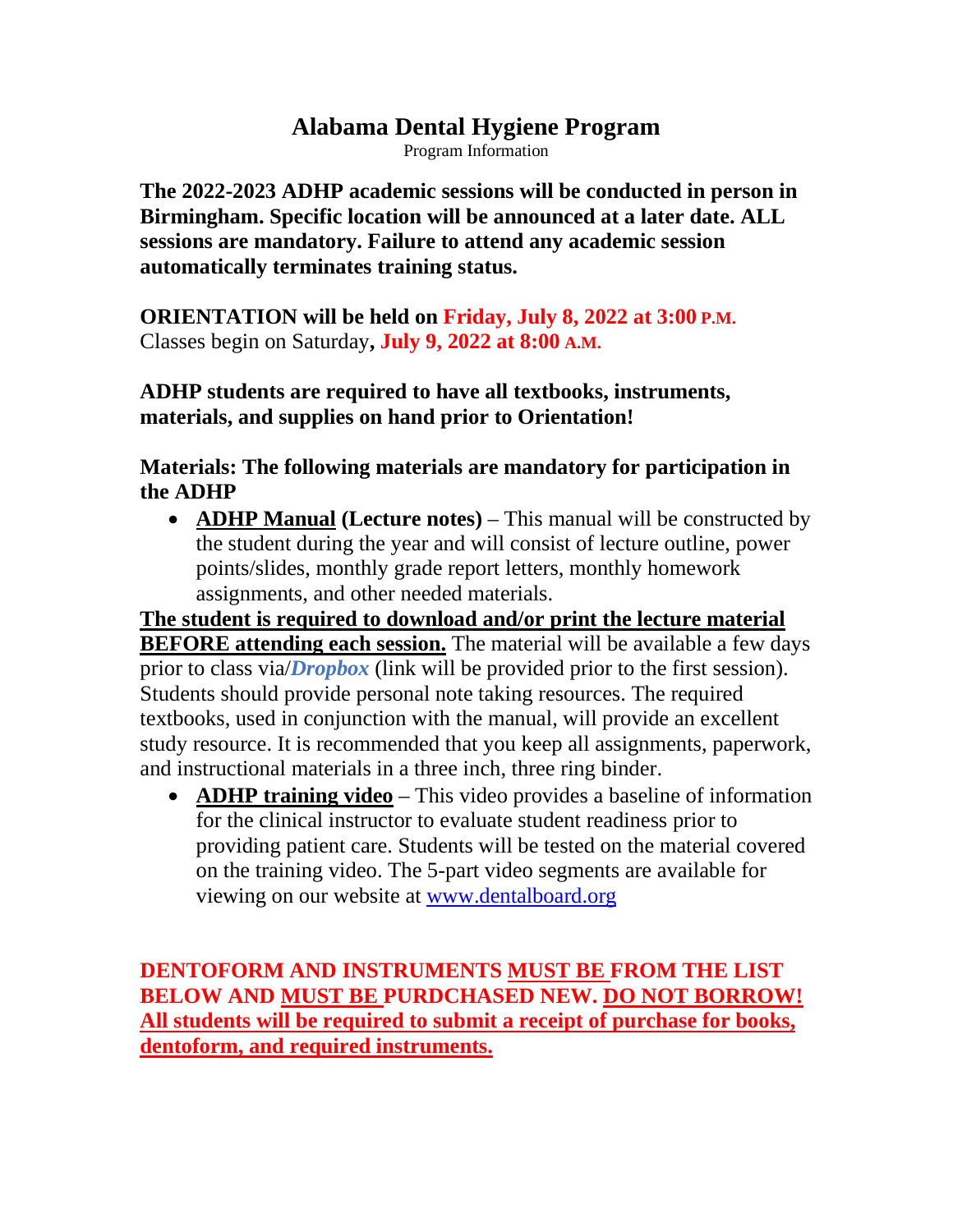**● Dentoform -** A Dentoform, or Typodont, provides a model of subgingival calculus distribution and periodontal defects. The dentoform provides a method to practice instrument placement and develop techniques**.**

**Each student must have the required dentoform, instruments, and eye protection with them during the Instrumentation lectures in August and January for classroom participation. (Sold at Oak Mtn. Books)** 

**BORROWED OR USED DENTOFORMS AND INSTRUMENTS ARE NOT ACCEPTABLE!** 

**● Instrument Packet** - The packet contains the instruments listed below. To ensure that all students have the correct and identical instruments for this program the Board **has made purchase mandatory. ALL** 

**INSTRUMENTS MUST BE NEW HU-FRIEDY BRAND INSTRUMENTS. \*\*proof of purchase is required\*\***

# **Examination Instruments:**

- 1. MH7 Mirror Handle MIR5DS/6 Double Sided Front Surface Mouth Mirror
- 2. XP23/UNC6 Perio Double Ended Probe
- 3. PQ2N6 Furcation Nabers Probe
- 4. PH6/Implant Probe, ColorVue Probe Handle
- 5. EXD11/126: 11/12 Old Dominion University Explorer, #6 Satin Steel Handle
- 6. DP3 Dressing Pliers

# **Scaling/Root Planing Instruments:**

- 1. SRPG1/29: 1/2 After Five Gracey Curette
- 2. SRPG3/49: 3/4 After Five Gracey Curette
- 3. SG11/129: 11/12 Gracey Curette
- 4. SRPG13/149: 13/14 After Five Gracey Curette
- 5. SS6A: Arkansas Stone, Wedge Shape, Fine Grit
- 6. SU15/33XE2: U-15 Towner/33 Jacquette Scaler, EE2, Harmony Handle
- 7. SC4R/4L9: #4R4L Columbia University Curette, Posterior

# **ADHP/CITA Dentoform**

Acadental: 1 Modu PRO DH (MP\_ DH520)

**Each ADHP student is required to own a complete set of current edition textbooks. ALL** required materials should be purchased upon acceptance into the ADHP from: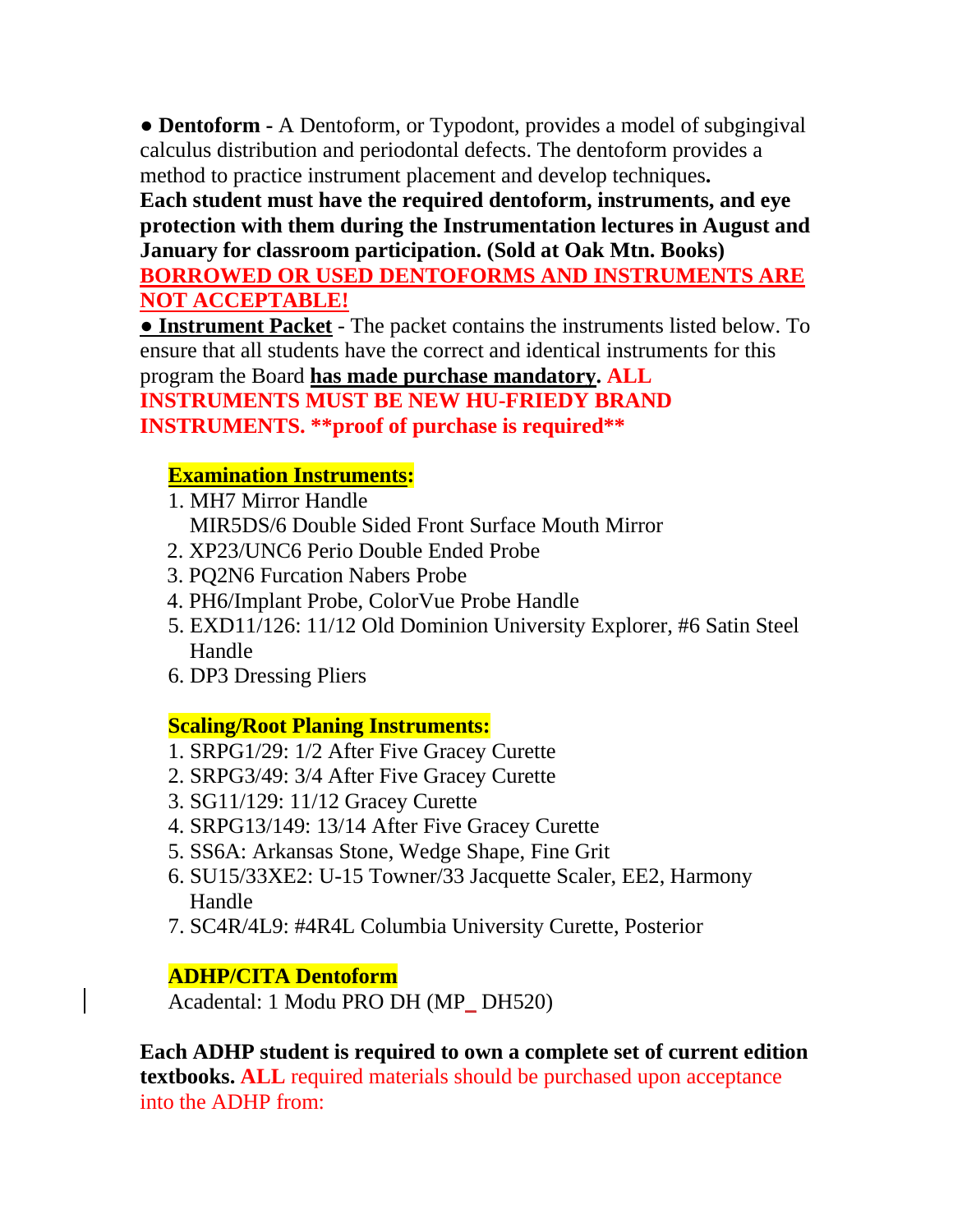#### **Oak Mountain Books, LLC, website: ADHPStore.com Phone number: 205-995-5580**

**Email:** brent@oakmountainbooks.com

Confirm the ADHP required textbook list with [Oak Mountain Books](mailto:brent@oakmountainbooks.com) at the time of purchase. They will have a listing of textbooks, current prices, and correct editions available for the current year's Program.

### **Textbooks:**

- 1. Fehrenbach: Illustrated Anatomy of the Head and Neck (6th edition)
- 2. Dofka: Dental Terminology (Delmar) (4th edition)
- 3. Wilkins: Clinical Practice of Dental Hygienist (13th edition)
- 4. Wilkins: Active Learning Workbook for Clinical Practice of the Registered Dental Hygienist (13th edition)
- 5. Nield-Gehrig: Foundations of Periodontics for the Dental Hygienist Enhanced (5th edition)
- 6. Nield-Gehrig: Fundamentals of Periodontal Instrumentation and

Advanced Root Instrumentation Enhanced (8th edition)

- 7. Iannucci: Dental Radiography (6th edition)
- 8. Ibsen: Oral Pathology for the Dental Hygienist (8th edition)
- 9. Board Exam Review: TBD

### **TEACHING METHODS:**

Approximately eight hours daily will be devoted to lectures, tapes and projected slides with laboratory work along with other appropriate study methods.

**Alert: Attendance is mandatory for ALL ADHP sessions.**  Absences and lack of attention will be reported to the Board. **Absence from any academic session is grounds for immediate dismissal from the Program. Medical documentation must be provided to the Board for consideration of any excused absence.** Students should expect to be present from beginning to end for every day of the course**. Students are expected to conduct themselves in a quiet and orderly professional manner, being thoughtful of others. Talking among yourselves or surfing the internet on any device during lecture will NOT be tolerated! Any student caught doing so will be warned on the first offense. If a second offense occurs, the student will be dismissed from lecture and the sponsoring dentist will be notified.**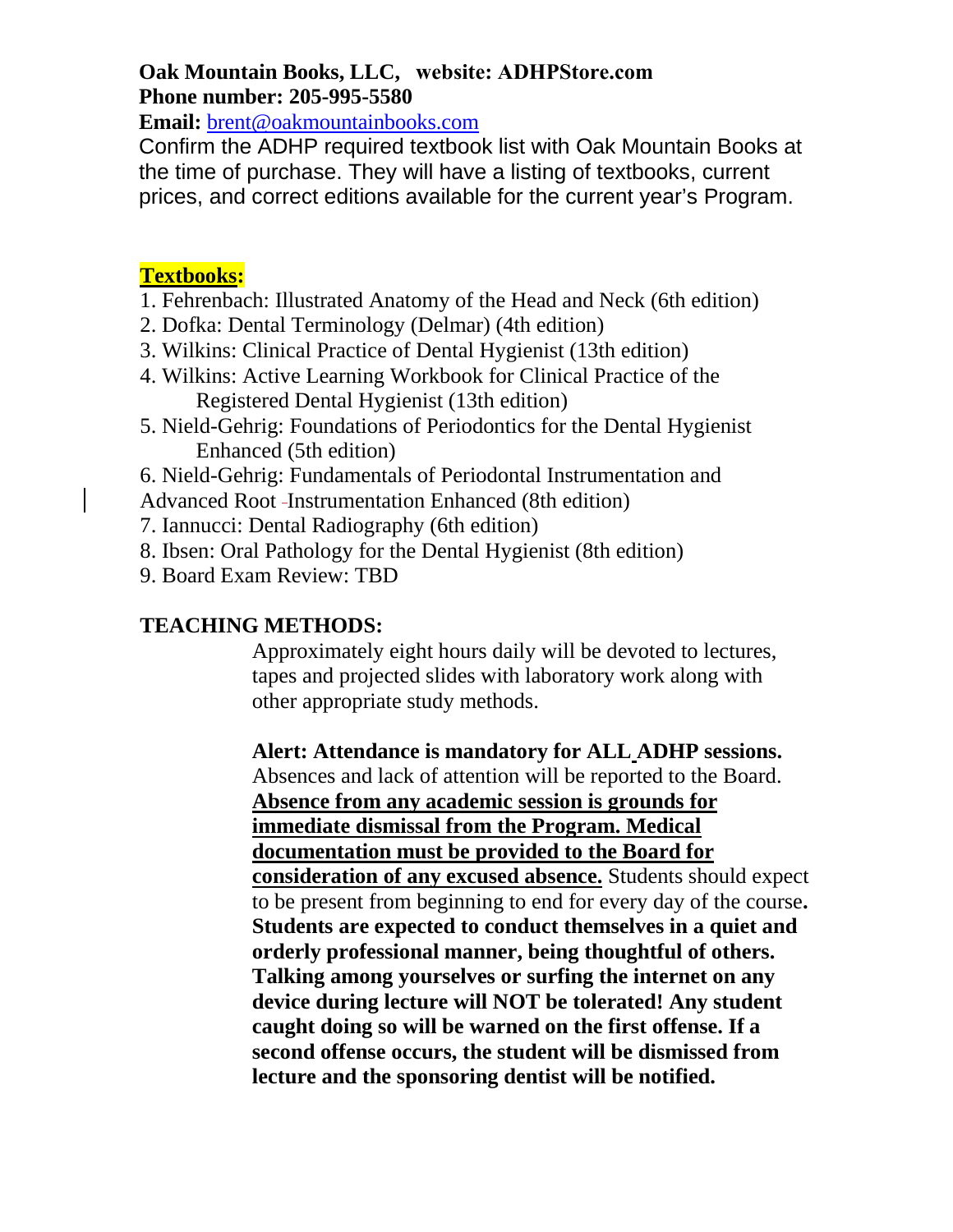#### **More information about required classroom procedures and professional demeanor and dress is available in Classroom Protocol for ADHP.**

### **EXAMINATIONS:**

Written examinations on material presented during the lectures will be administered at the beginning of the following month's academic session. **Examination papers will not be returned or reviewed, nor will any questions or answers be discussed with dentist-instructor or student.** The grades of the examinations will be distributed as soon as possible. Prepare to allow at least 2 weeks for scores and monthly progress report letters to be sent. Exam scores and program information will be emailed to the Dentist-Instructor and student to the email addresses provided by both. **Do NOT call the board office for grades**. **Please do not ask the lecturers or staff for grades.** "Make-up" examinations can be given only upon application to and permission from the State Board of Dental Examiners, **and must be taken within two weeks of the missed exam**. Contact Ms. Latham at [gina@dentalboard.org](mailto:gina@dentalboard.org) immediately to leave notification of absence due to an emergency. **Honesty is a prime quality in professional endeavors and each student is expected to meet the standard of absolute honesty. Cheating will result in immediate dismissal from the program!** Only pencils will be allowed into the examination rooms during examinations**.** (Bring several sharpened pencils.) **No Cell phones are allowed during exams and all "smart watches/devices" must be removed and silenced prior to testing.**

# **GRADE CRITERIA:**

1) A student must have a grade point average of 75% to successfully complete the program. A minimum of 75% is required to pass the Alabama Dental Hygiene Licensure Examination, administered by CITA. The fee for this exam is NOT included in the ADHP academic fee. The fee for the Dental Hygiene Licensure Exam will be due according to the CITA application requirements, with the successful completion of the ADHP. A complete application and fee must be received as directed by CITA, prior to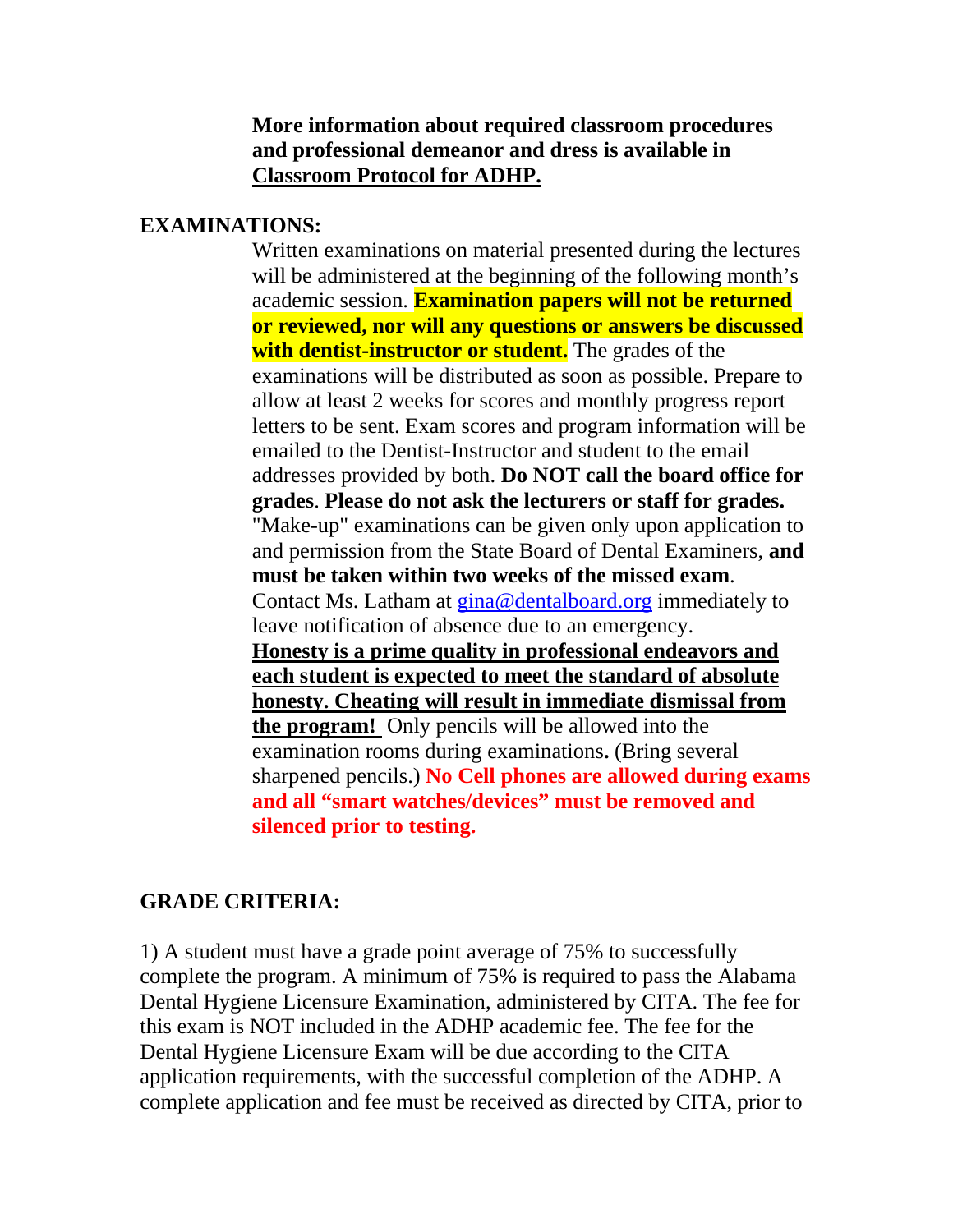the licensure exam which usually occurs in June. **Applications received after the referenced deadline and/or applications that are incomplete will not be accepted.**

2) **Performance Checks, located in Fundamentals of Periodontal Instrumentation and Advanced Root Instrumentation, 8th edition Nield -Gehrig, are used to document clinical instruction and shall be completed under direct supervision of the dentist-instructor. The dentist-instructor must sign ALL performance checks.** The performance checks are designed with the intent that they complement the academic sessions and assess the clinical progress. All performance checks must be completed, signed, and submitted with homework assignments. Utilization of the Dentist-Instructor/Student Manual and the ADHP Training Video will assist encouraging instruction to progress with one segment building on the next more difficult procedure. **The dentist instructor is responsible for allowing clinical instruction to proceed in a gradual process while allowing the student hygienist ample exposure to all aspects of dental hygiene.** 

The completion of each performance check is entirely dependent on the attainment of competency by the student hygienist. The dentist-instructor's signature indicates that the student has received adequate instruction and competency. No credit will be given for performance checks received after the due date. Performance checks without the dentist-instructor's signature will be considered incomplete and invalid and no credit will be given.

3) A clinical evaluation consisting of completion of prophylaxis, comprehensive exam, and radiographs will be assigned.

4) A candidate must complete a minimum of 150 prophylactic procedures of permanent and/or mixed dentition. No more than 50 of the required 150 prophylactic procedures may be performed on deciduous dentition.

#### **Protocol for a Student's Changing Their ADHP Dentist/Instructor**

ADHP students are allowed one transfer of their training permit to a new dentist/instructor per course year, if given prior approval by the Board of Dental Examiners. Transfers are strongly discouraged, and will be allowed only in rare and compelling circumstances. ANY TRANSFER WITHOUT PRIOR BOARD APPROVAL IS NULL AND VOID AND WILL RESULT IN THE STUDENT BEING DISMISSED FROM THE PROGRAM.